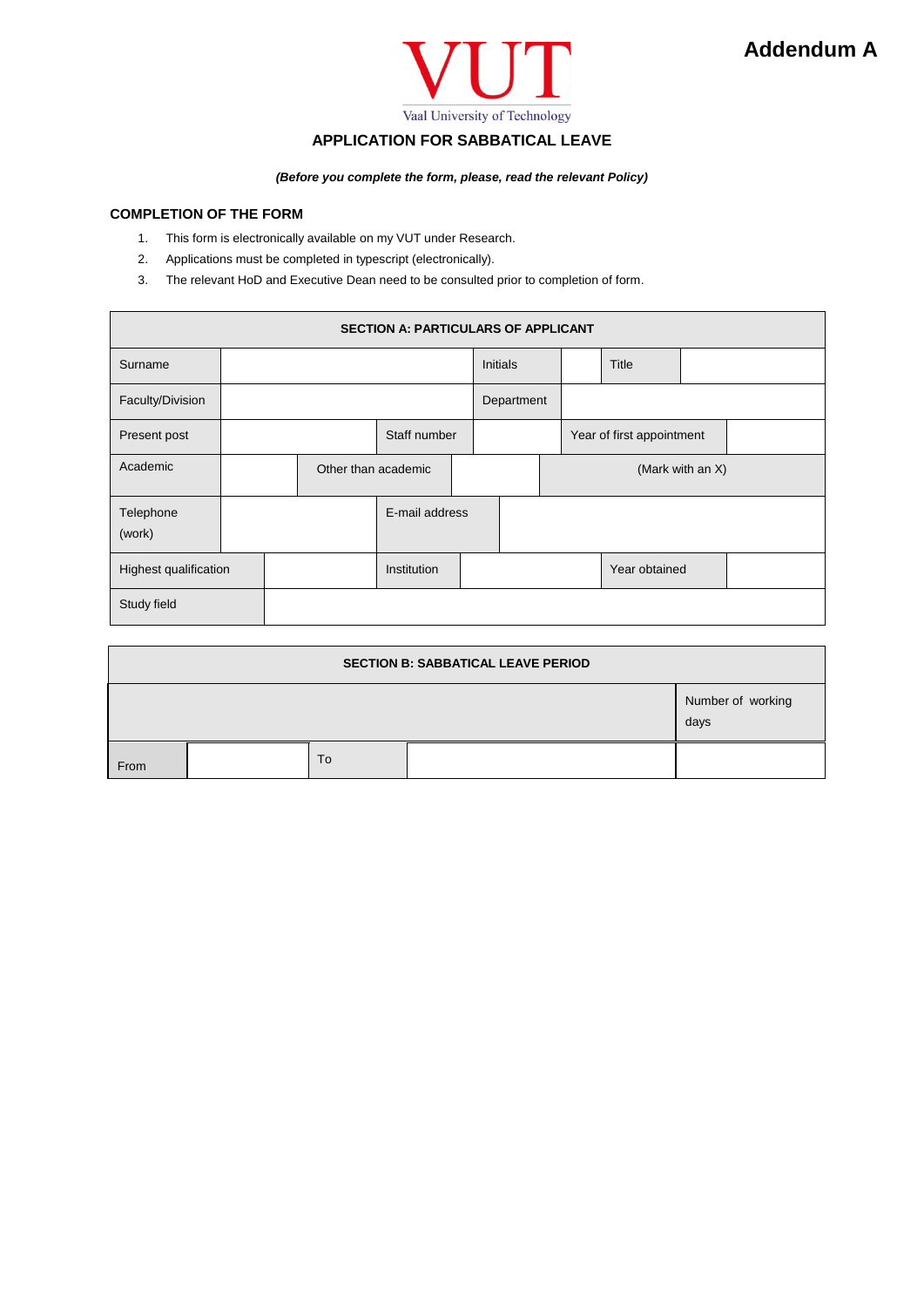#### **SECTION C: NATURE OF RESEARCH SABBATICAL**

- \*\*Formal qualification other than M or D
- \*\*Master's (Research Degree)
- \*\*Master's (Structured Degree)
- $\Box$  \*\*Doctoral Degree
- \*\*\*Research Development Leave
- □ \*\*\*Contact Leave

Title of project / thesis / dissertation

 $\square$  \*\*\*Technology Development and Transfer Projects

| **Name of University enrolled at (if applicable) |  |       |  |     |  |  |  |  |
|--------------------------------------------------|--|-------|--|-----|--|--|--|--|
| ***Name of University to be visited              |  |       |  |     |  |  |  |  |
|                                                  |  |       |  |     |  |  |  |  |
|                                                  |  |       |  |     |  |  |  |  |
|                                                  |  |       |  |     |  |  |  |  |
|                                                  |  |       |  |     |  |  |  |  |
| ** Date of first enrolment (if applicable)       |  |       |  |     |  |  |  |  |
| **/***year                                       |  | month |  | day |  |  |  |  |
| **Name of Qualification (if applicable)          |  |       |  |     |  |  |  |  |
|                                                  |  |       |  |     |  |  |  |  |
|                                                  |  |       |  |     |  |  |  |  |
|                                                  |  |       |  |     |  |  |  |  |
|                                                  |  |       |  |     |  |  |  |  |
|                                                  |  |       |  |     |  |  |  |  |
|                                                  |  |       |  |     |  |  |  |  |

PURPOSE OF SABBATICAL: Provide a *detailed research plan* including information on institution(s)/department(s)/place(s) where research will be undertaken, time-frames and co-workers (if applicable)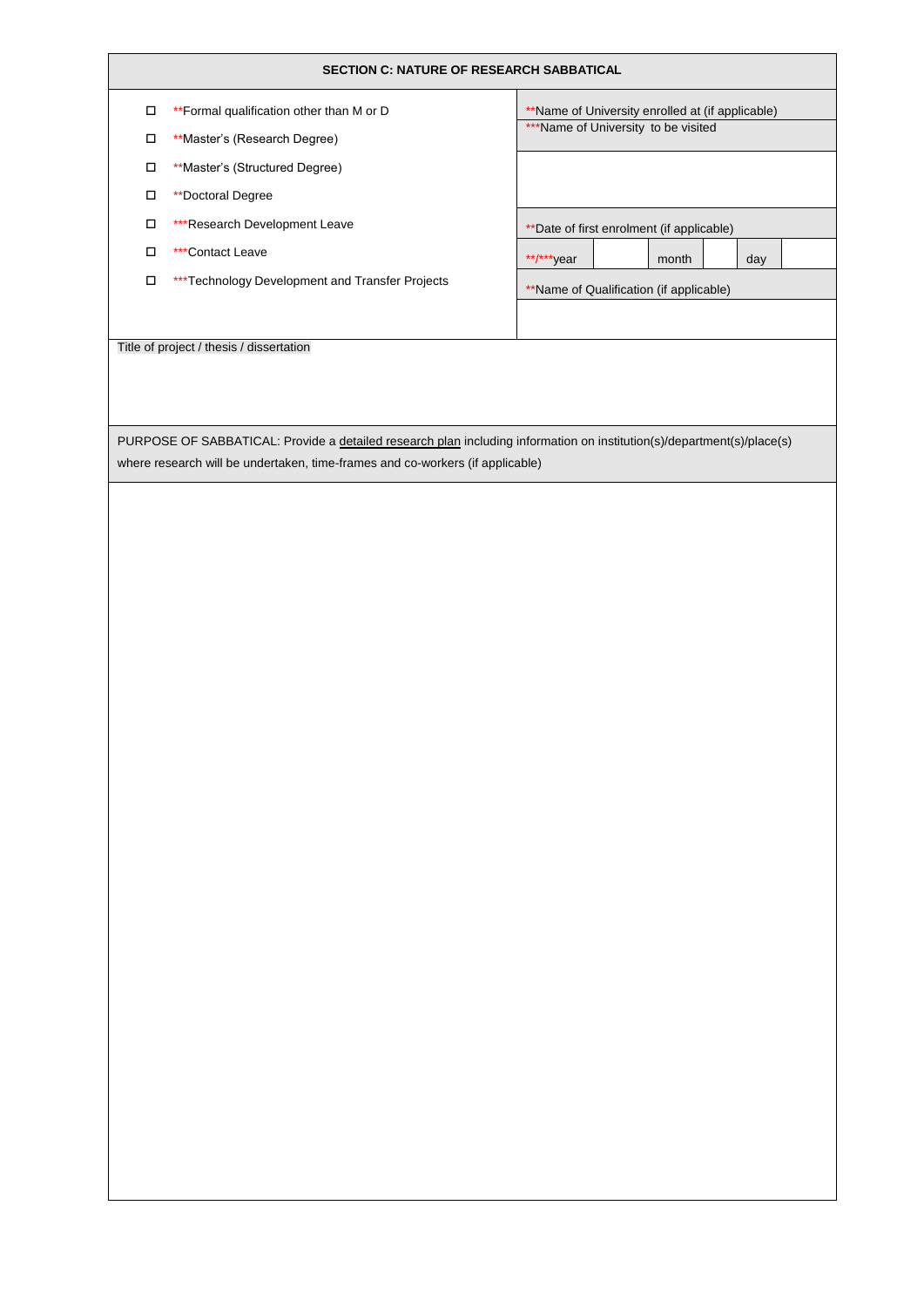Indicate any activities other than research which will be carried out during the leave period - how much time the said activity will take. (If lecturing is involved for example, please indicate the number of lectures etc.)

Indicate any remuneration which will be received during period of Sabbatical other than normal VUT remuneration e.g. private work, contract research (Attach a letter from TTI indicating support for Sabbatical).

*This section should only be completed after consultation with the line-manager.* Proposed research output, including time-frames. If the Sabbatical is linked to studying towards a degree, a recommendation from the study leader/promoter as to what would constitute appropriate progress should be attached to this application.

## **SECTION D: PLEASE ATTACH YOUR ACADEMIC CV**

#### **SECTION E:**

**WHAT ARRANGEMENTS HAVE/WILL BE MADE BY THE FACULTY/ DIVISION FOR STAFF REPLACEMENT?** Be very specific.

| <b>SECTION F: CONFIRMATION BY HUMAN RESOURCES REGARDING SABBATICAL HISTORY</b> |                                                            |  |      |          |  |  |  |  |  |
|--------------------------------------------------------------------------------|------------------------------------------------------------|--|------|----------|--|--|--|--|--|
|                                                                                | Grand total of days available to be used for<br>Sabbatical |  |      |          |  |  |  |  |  |
|                                                                                | Sabbatical Leave history of the applicant (Past 5 years)   |  |      |          |  |  |  |  |  |
| <b>Total duration (days)</b>                                                   |                                                            |  |      | Date (s) |  |  |  |  |  |
| 1                                                                              |                                                            |  |      |          |  |  |  |  |  |
| 2                                                                              |                                                            |  |      |          |  |  |  |  |  |
| 3                                                                              |                                                            |  |      |          |  |  |  |  |  |
| 4                                                                              |                                                            |  |      |          |  |  |  |  |  |
| 5                                                                              |                                                            |  |      |          |  |  |  |  |  |
| <b>HR Signature</b>                                                            |                                                            |  | Date |          |  |  |  |  |  |